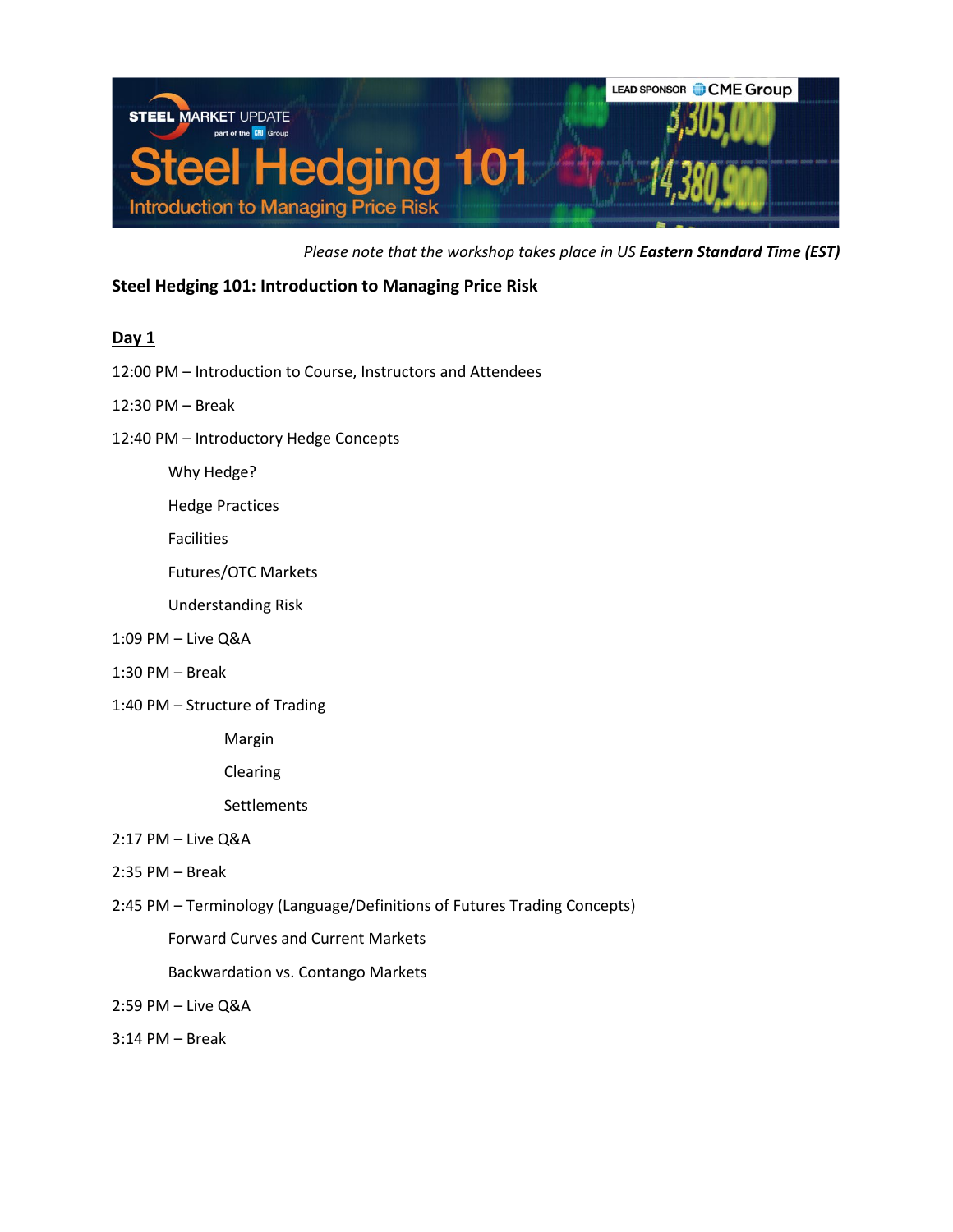3:24 PM – CRU to Speak on HRC Index How is it developed How does it work Relationship with CME Integrity of the Index (audit) 3:50 PM – Live Q&A & Final Day 1 Discussions 4:00 PM – Adjourn Day 1

## **Day 2**

- 12:00 PM CME What are futures and how does the exchange work (video presentation)
- 12:34 PM Questions and Answers
- 12:50 PM Break
- 1:00 PM Futures / Swap Hedge Strategies

Life of the Hedge from conception to completion

Step One – Financing the trade

Step Two – executing the trade

Step Three – clearing the trade

Step Four – settling the trade

Ongoing Step – adjusting for basis risk

1:44 PM – Questions and Answers

2:00 PM – Break

2:10 PM – Practical Hedge Examples

Vanilla Inventory Hedge

Arranging a Fixed Price Sale

Hedging a Forward Purchase

Spread Trading

Arbitrage

- 2:57 PM Questions & Answers
- 3:15 PM Break